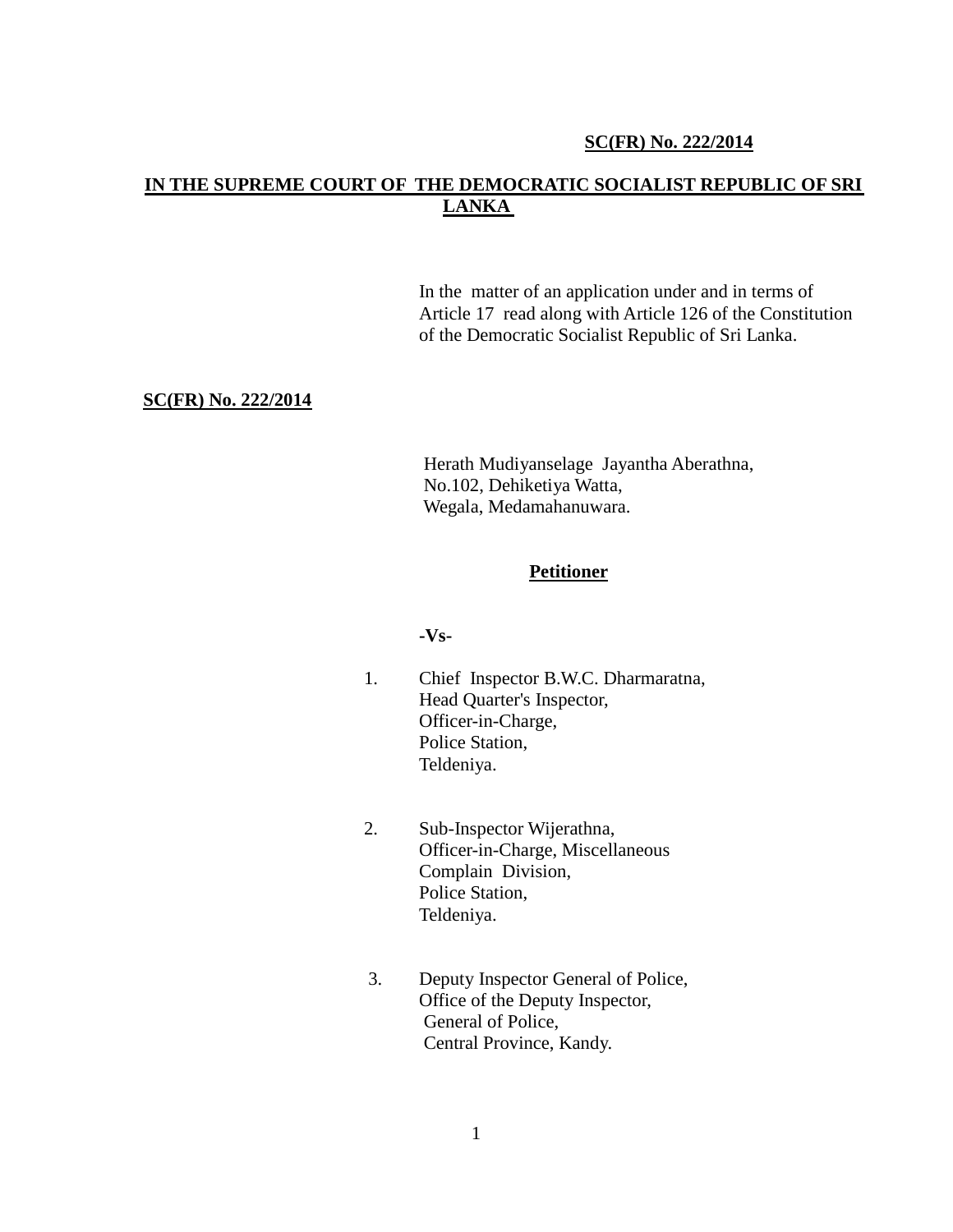- 4. Inspector General of Police, Police Head Quarters, Colombo-01.
- 5. The Director General, Civil Security Division, Ministry of Defense, No.23, Station Road, Bambalapitiya.
- 6. Hon. Attorney-General Attorney-General's Department, Colombo-12.

# **Respondents**

| <b>Before:</b> | Sisira J.de Abrew, J                                                                                    |
|----------------|---------------------------------------------------------------------------------------------------------|
|                | Anil Gooneratne, J &                                                                                    |
|                | Vijith K.Malalgoda, PC, J                                                                               |
|                |                                                                                                         |
| Counsel:       | Suren D. Perera for the Petitioner.                                                                     |
|                | Thishya Weragoda with Chinthaka Sugathapala for the 1 <sup>st</sup> and 2 <sup>nd</sup><br>Respondents. |
|                | Ms. Nishara Jayaratne SC for the A.G.                                                                   |
| Argued $\&$    |                                                                                                         |

Decided on: 31.08.2017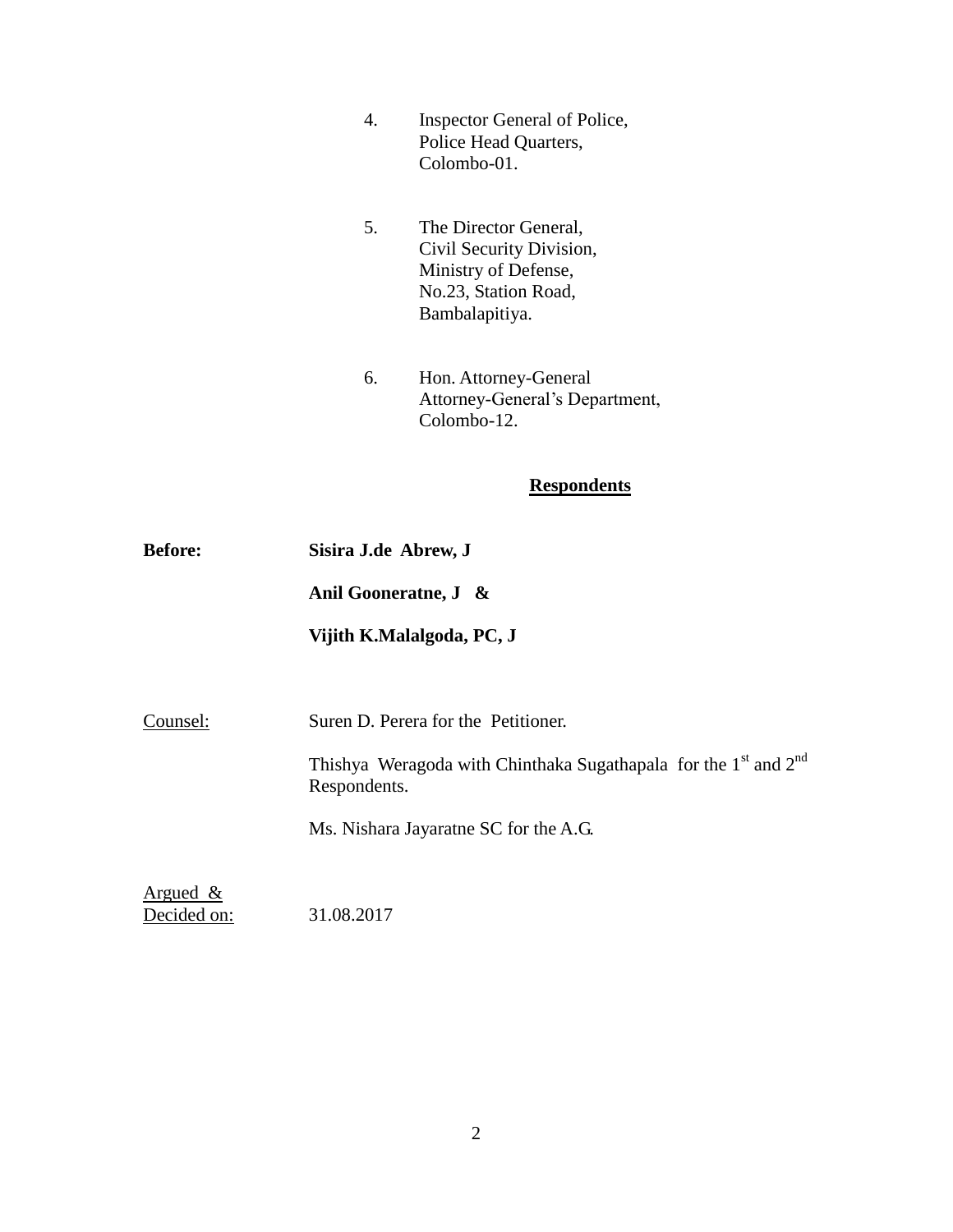#### **Sisira J. de Abrew, J**

Heard both Counsel in support of their respective cases. Learned State Counsel also made submissions.

The Petitioner in this case complains that he was arrested on  $21.06.2013$  by the  $1<sup>st</sup>$ Respondent who is the Officer-in-Charge of the Police Station, Teldeniya. He was later produced before the Magistrate, Teldeniya as a suspect for stealing eleven pieces of sandalwood from the Magistrate's Court of Teldeniya. He was a Civil Security Guard attached to Teldeniya Police Station. The Petitioner further complains that after the arrest he was assaulted by the  $1<sup>st</sup>$  Respondent. Petitioner tries to support the assault launched by the  $1<sup>st</sup>$ Respondent by his wife's affidavit marked as P8.Petitioner's wife Renuka Malkanthi Wickramasinghe in the said affidavit states that on  $21<sup>st</sup>$  of June 2013 around 4.00 p.m she received a telephone call from her husband to the effect that he ( her husband) was in police custody and after the receipt of the said telephone call she proceeded to Teldeniya Police Station. She, in her affidavit, further states that at Teldeniya Police Station she saw her husband being assaulted by the  $1<sup>st</sup>$  Respondent. She further states that her husband's face, hands and two sides of the body were swollen. This observation suggests that the Petitioner had sustained injuries in the said areas. But in the petition and affidavit filed by the Petitioner in this Court, he does not state that the  $1<sup>st</sup>$  Respondent gave blows to the said areas of the body. This discrepancy itself raises certain doubts about the truth of the Petitioner's story. We further note that the Petitioner's wife has not annexed her affidavit to the original petition filed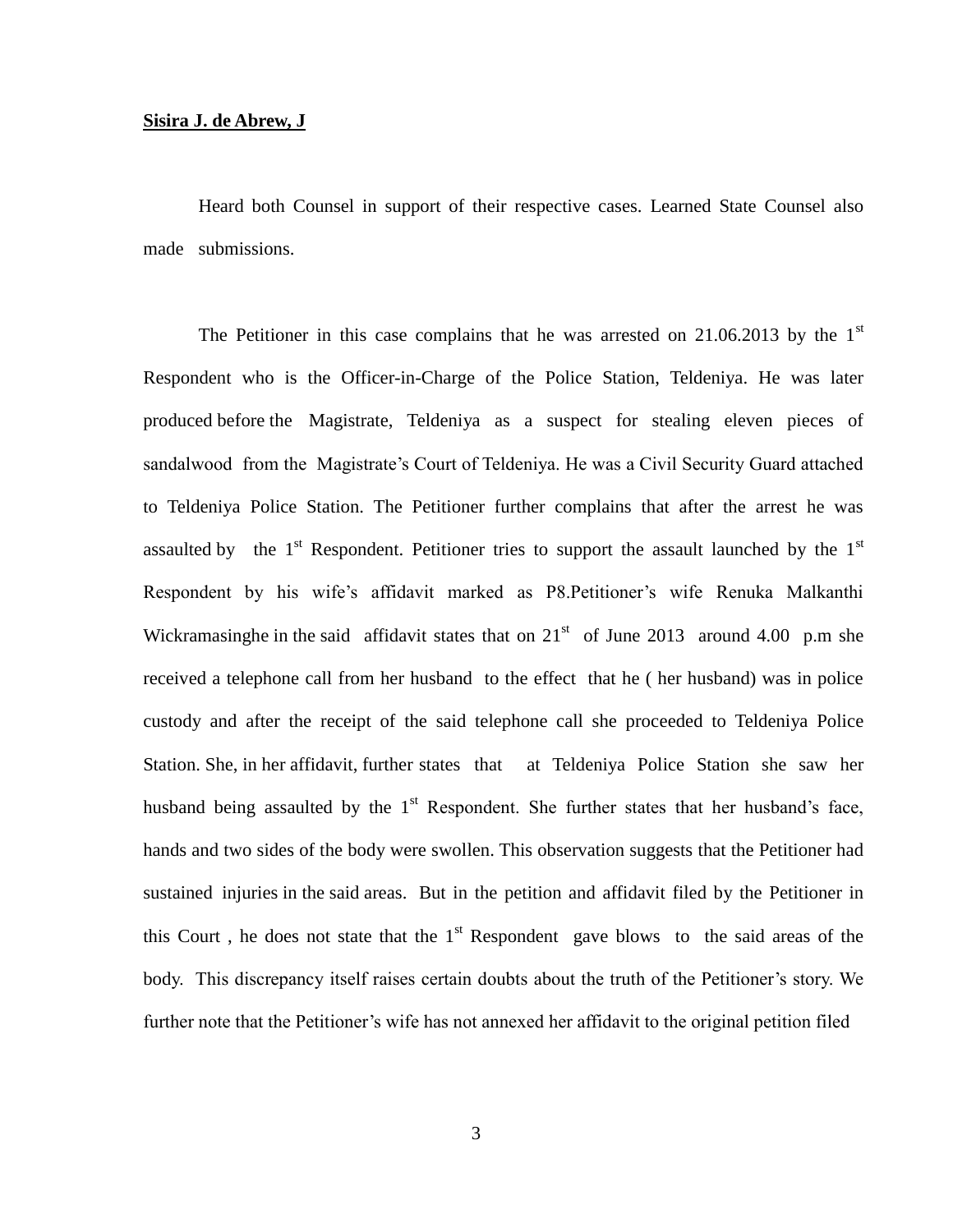by the Petitioner in this Court. The affidavit filed by the Petitioner's wife marked P8 has been annexed only with the counter affidavit of the Petitioner.

The Petitioner also tries to support the assault launched by the  $1<sup>st</sup>$  Respondent by an affidavit given by Charuka Iroshana Ratnayake marked P9. According to P9, he was arrested by Police officers attached to Teldeniya Police Station around 4.30 p.m on 21.06.2013 and was brought to the Police Station, Teldeniya. We note that the said affidavit has also been marked only along with the counter affidavit of the Petitioner. The said affidavit has not been annexed to the original petition and affidavit of the Petitioner. Thus the truth of the material stated in P8 and P9 is doubtful.

After he was arrested he was produced before the Magistrate and he was granted bail on 24.06.2013. Thereafter he got himself admitted to Teldeniya Hospital. He had complained to the Doctor at Teldeniya Hospital that he was assaulted by the  $1<sup>st</sup>$  Respondent in his genital region, lower abdomen, neck and right hand. But the Doctor has observed contusion only on left thigh. Although the Doctor observed a contusion on the left thigh, the Petitioner had not complained to the Doctor that he was assaulted by the O.I.C in his left thigh. When we consider the above material, we observe that there is a discrepancy between his complaint to the Doctor and the observations made by the Doctor.

This Court by its order dated 25.08.2014 has granted leave to proceed for alleged violation of Article 11 of the Constitution. When a person makes an allegation of torture under Article 11 of the Constitution, a high degree of certainty of his story is required. This view is supported by the judicial decision in *Channa Pieris and others Vs The Attorney-General -*